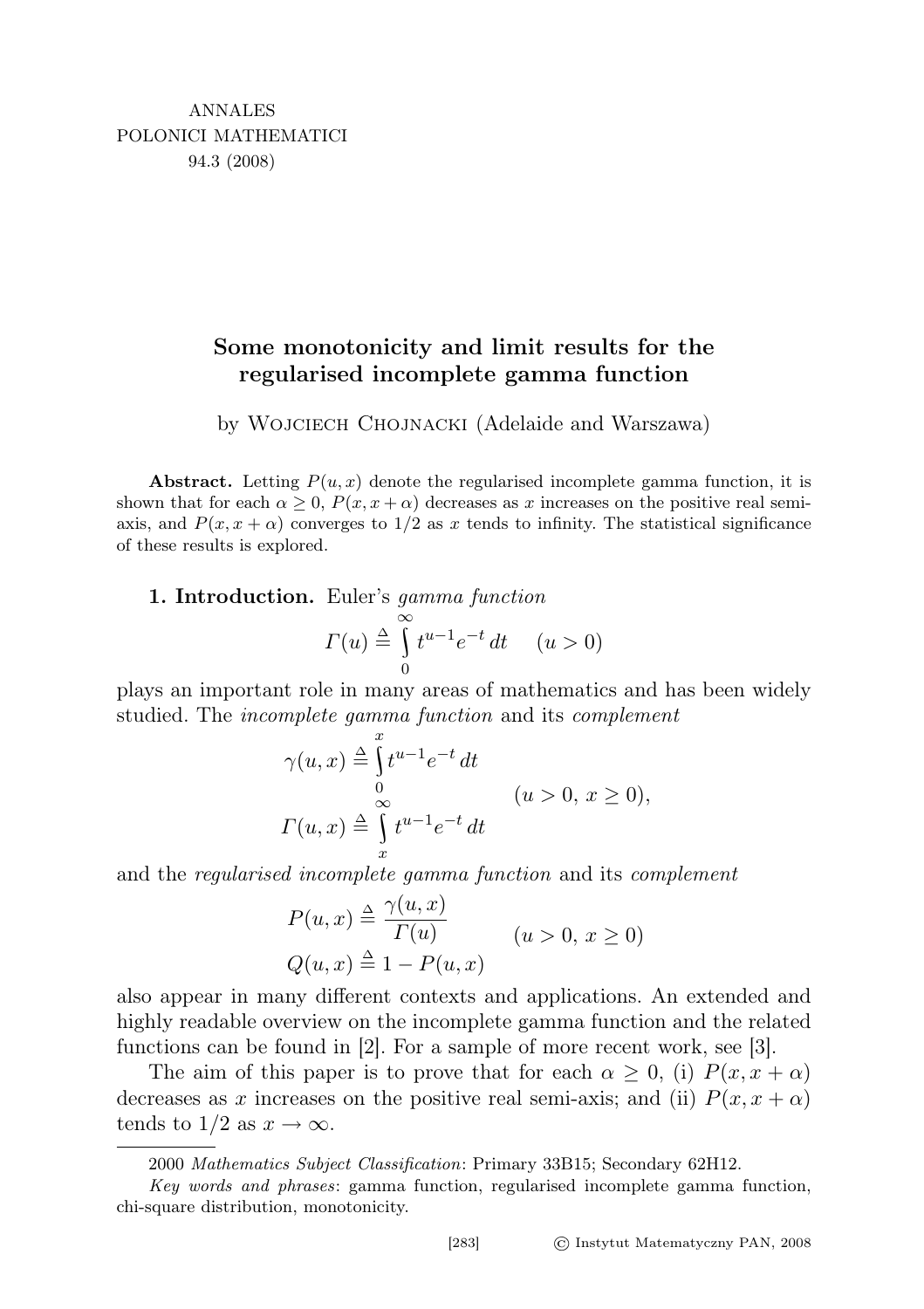284 W. Chojnacki

The original motivation for these results comes from estimation theory. Suppose that the outcome of a chance experiment is described by a realvalued random variable X with mean m and variance  $\sigma^2$ . In the event that m and  $\sigma^2$  are unknown, these values can be estimated based on several repetitions of the experiment. If the outcomes of  $n$  repetitions are represented by a sequence  $X_1, \ldots, X_n$  of n independent copies of X, then a natural estimate of  $m$  is the *sample mean* 

$$
\overline{X}_n \triangleq \frac{1}{n} \sum_{k=1}^n X_k
$$

and a natural estimate of  $\sigma^2$  is the *sample variance* 

$$
S_n^2 \triangleq \frac{1}{n} \sum_{k=1}^n (X_k - \overline{X}_n)^2.
$$

Sometimes the sample variance is defined as

$$
S_n'^2 \triangleq \frac{1}{n-1} \sum_{k=1}^n (X_k - \overline{X}_n)^2.
$$

The advantage of adopting the latter expression is that it specifies a *mean*unbiased estimator of  $\sigma^2$ —the expected value of  $S_n^2$  is equal to  $\sigma^2$ .

Assume henceforth that  $X$  is normally distributed. The random variable

$$
Y_n \stackrel{\Delta}{=} nS_n^2/\sigma^2 = (n-1)S_n'^2/\sigma^2 = \frac{1}{\sigma^2} \sum_{k=1}^n (X_k - \overline{X}_n)^2
$$

then has a chi-square distribution with  $n-1$  degrees of freedom [14, Chapter 8, §45, Theorem 1] and its cumulative distribution function is given by

$$
P(Y_n \le x) = \frac{1}{2^{(n-1)/2} \Gamma(\frac{1}{2}(n-1))} \int_0^x t^{(n-1)/2 - 1} e^{-t/2} dt
$$
  
=  $P(\frac{1}{2}(n-1), \frac{1}{2}x) \quad (x \ge 0),$ 

with  $P(A)$  denoting the probability of the event A. Furthermore, in accordance with a result of van der Vaart [11],  $S_n^2$  is a negatively median-biased estimator of  $\sigma^2$  in the sense that

$$
(1) \qquad \qquad \mathsf{P}(S_n'^2 \le \sigma^2) > \frac{1}{2}
$$

for each  $n$ . Starting from the identities

$$
(2) \qquad \mathsf{P}(S_n'^2 \le \sigma^2) = \mathsf{P}((n-1)S_n'^2/\sigma^2 \le n-1) = P\big(\tfrac{1}{2}(n-1), \tfrac{1}{2}(n-1)\big),
$$

van der Vaart derived inequality (1) from a more general inequality that he had established, namely,

$$
(3) \t\t P(x,x) > \frac{1}{2}
$$

for each  $x > 0$ .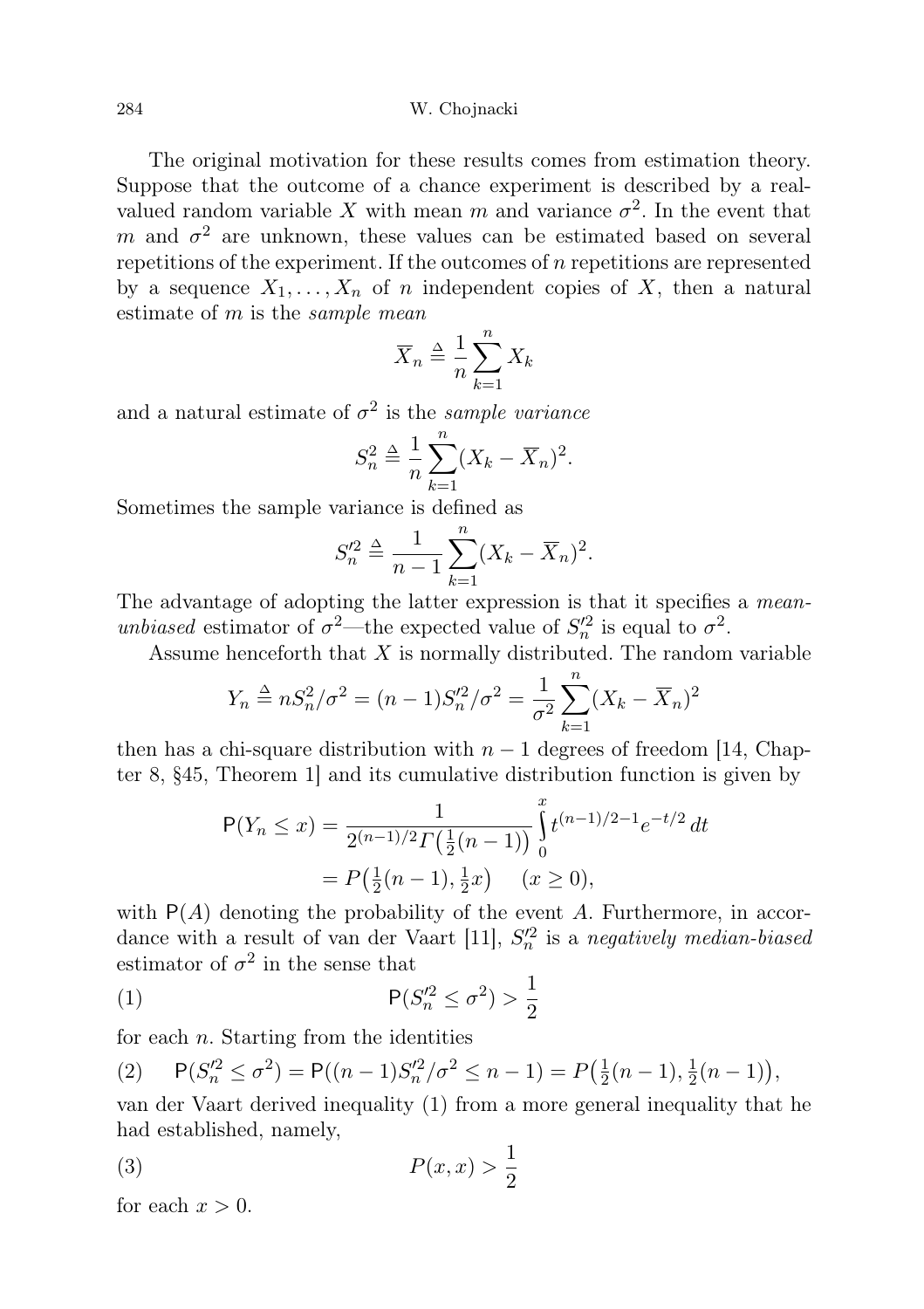In light of the above, one may wonder whether  $S_n^2$  is also negatively median-biased. Noting, in analogy to (2), that

(4) 
$$
P(S_n^2 \le \sigma^2) = P(nS_n^2/\sigma^2 \le n) = P(\frac{1}{2}(n-1), \frac{1}{2}n),
$$

one may ask, more generally, whether

$$
(5) \tP\left(x, x + \frac{1}{2}\right) > \frac{1}{2}
$$

holds for each  $x > 0$ . It turns out that the answer to both these questions is in the affirmative.

Indeed, the monotonicity and limit properties of the functions  $x \mapsto$  $P(x, x + \alpha)$ ,  $\alpha \geq 0$ , that will be established below immediately imply that

$$
P(x, x + \alpha) > \frac{1}{2}
$$

for each  $\alpha \geq 0$  and each  $x > 0$ . This inequality subsumes (3) and (5) as special cases corresponding to  $\alpha = 0$  and  $\alpha = 1/2$ .

But perhaps a more significant consequence of the afore-mentioned properties of the functions  $x \mapsto P(x, x + \alpha)$ ,  $\alpha \geq 0$ , one that relies on relations (2) and (4), is that the sequences  $\{P(S_n^2 \leq \sigma^2)\}_{n=1}^{\infty}$  and  $\{P(S_n'^2 \leq \sigma^2)\}_{n=1}^{\infty}$ decrease and have the common limit  $1/2$ . Thus, while always non-zero, the negative median bias in  $S_n^2$  and in  $S_n'^2$ , measured by  $P(S_n^2 \leq \sigma^2) - 1/2$  and  $P(S_n^2 \leq \sigma^2) - 1/2$ , respectively, systematically decreases as n, the number of samples, mounts, reaching in limit the value zero.

## 2. Monotonicity result. We first establish the following.

THEOREM 1. For each  $\alpha \geq 0$ , the function  $x \mapsto P(x, x+\alpha)$  is decreasing on  $(0, \infty)$ .

*Proof.* Fix  $\alpha \geq 0$  arbitrarily. For each  $x > 0$ , represent

$$
Q(x, x + \alpha) = \frac{1}{\Gamma(x)} \int_{x+\alpha}^{\infty} t^{x-1} e^{-t} dt
$$

as

$$
Q(x, x + \alpha) = f_1(x) f_2(x),
$$

where

$$
f_1(x) \stackrel{\Delta}{=} \frac{x^{x-1/2}e^{-x}}{\Gamma(x)},
$$
  

$$
f_2(x) \stackrel{\Delta}{=} x^{1/2-x}e^x \int_{x+\alpha}^{\infty} t^{x-1}e^{-t} dt.
$$

The result of the theorem will be established once we show that both  $f_1$  and  $f_2$  are increasing.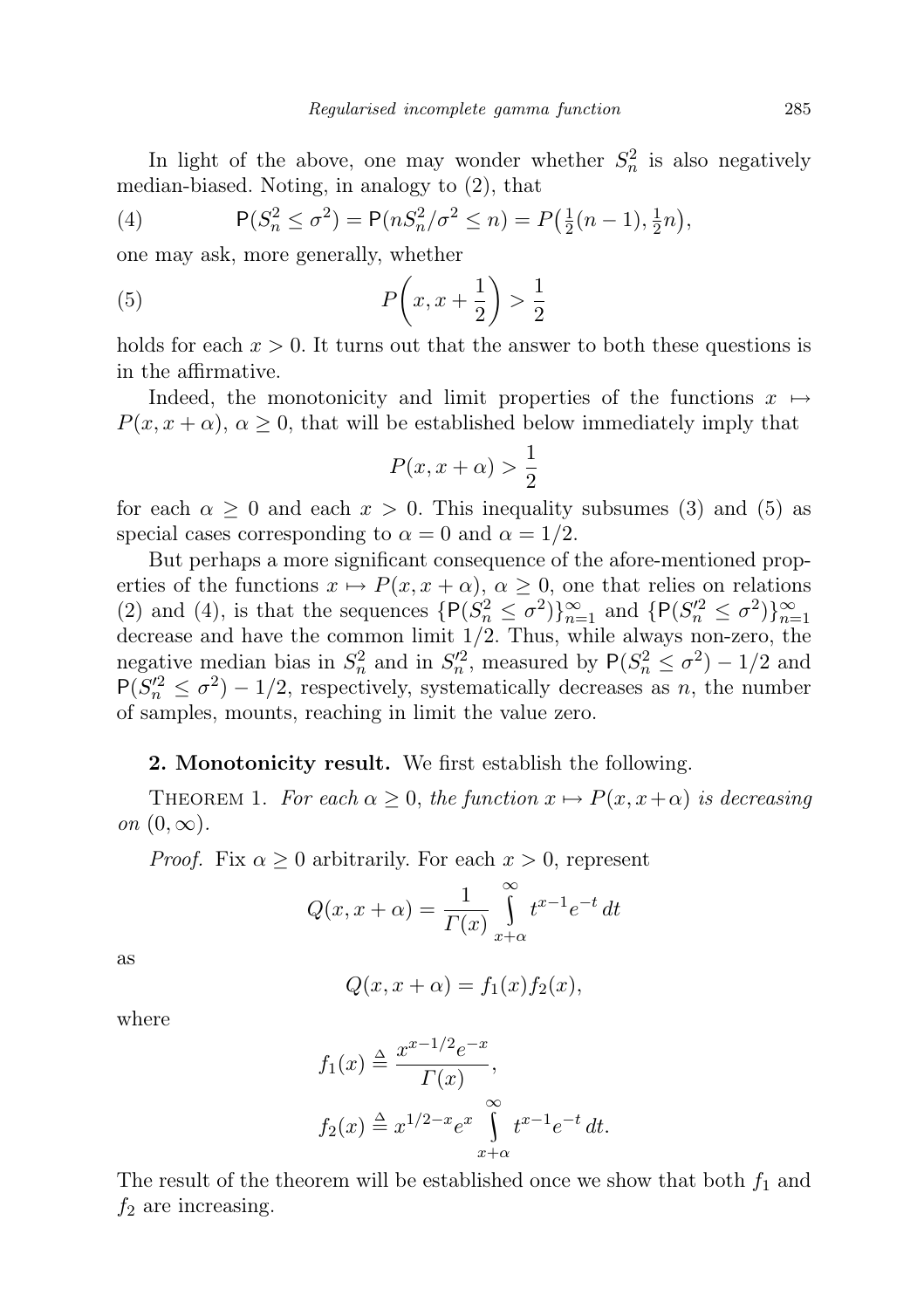That  $f_1$  is increasing is a well-known fact and a special case of more general results (cf. [1, Theorem 2], [7, Theorem 1]). In what follows, we give a self-contained proof of the monotonicity property of  $f_1$ . We start with Binet's formula [13, p. 249]

$$
\ln \Gamma(x) = \left(x - \frac{1}{2}\right) \ln x - x + \frac{1}{2} \ln(2\pi) + \int_{0}^{\infty} \left(\frac{1}{2} - \frac{1}{t} + \frac{1}{e^t - 1}\right) \frac{e^{-tx}}{t} dt,
$$

which implies that

(6) 
$$
\ln f_1(x) = -\frac{1}{2}\ln(2\pi) - \int_0^\infty \left(\frac{1}{2} - \frac{1}{t} + \frac{1}{e^t - 1}\right) \frac{e^{-tx}}{t} dt.
$$

Now, as we shall see shortly, the function

$$
g(t) \stackrel{\Delta}{=} \frac{1}{2} - \frac{1}{t} + \frac{1}{e^t - 1} \quad (t > 0)
$$

is positive, and, for each  $t > 0$ , the function  $x \mapsto e^{-tx}$  monotonically decreases. This immediately implies the desired monotonicity result for  $f_1$ .

That  $g(t)$  is positive for each  $t > 0$  can be seen as follows. Using the Maclaurin series expansion of  $t \mapsto e^t$ , we find

$$
\frac{1}{e^t - 1} - \frac{1}{t} = -\frac{e^t - 1 - t}{t(e^t - 1)} = -\frac{\frac{1}{2}t^2 + o(t^2)}{t^2 + o(t^2)} \to -\frac{1}{2} \quad \text{as } t \to 0,
$$

so  $\lim_{t\to 0} g(t) = 0$ . The proof of the assertion will be complete once we show that  $q$  is increasing. Now

$$
g'(t) = \frac{1}{t^2} - \frac{e^t}{(e^t - 1)^2} = \frac{(e^t - 1)^2 - t^2 e^t}{t^2 (e^t - 1)^2}.
$$

The numerator of the rightmost term is equal to zero when  $t = 0$  and its derivative

$$
2(et - 1)et - 2tet - t2et = 2et \left(et - 1 - t - \frac{t2}{2}\right)
$$

is positive, implying that both the numerator and  $g'(t)$  are positive for  $t > 0$ . Thus  $g(t)$  is indeed increasing for  $t > 0$ .

The positivity of g can alternatively be deduced from the representation

$$
\frac{g(t)}{t} = \sum_{n=1}^{\infty} \frac{2}{t^2 + 4n^2 \pi^2} \quad (t > 0)
$$

(cf.  $[9, p. 64]$ ). We also mention that the positivity of g can be viewed as part of a more general result concerning the Maclaurin series expansion of  $t \mapsto t/(e^t - 1)$  (cf. [5, Theorem 3]).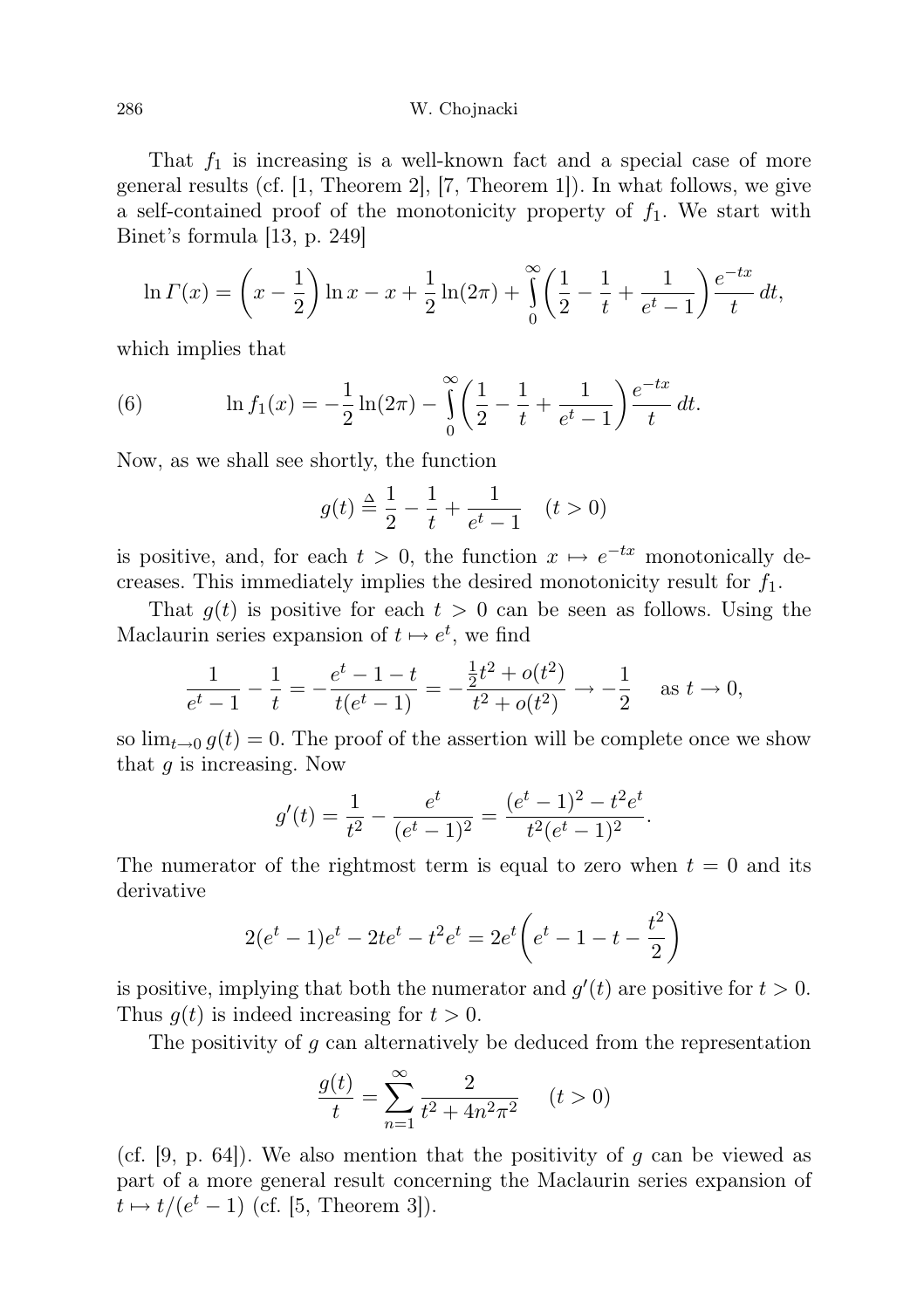We now pass to proving that  $f_2$  is increasing. Setting  $t = xw$ , we obtain

(7) 
$$
\int_{x+\alpha}^{\infty} t^{x-1}e^{-t} dt = x^x \int_{1+\alpha/x}^{\infty} w^{x-1}e^{-xw} dw = x^x e^{-x} \int_{1+\alpha/x}^{\infty} e^{-xv(w)} \frac{dw}{w},
$$

where

$$
v(w) \stackrel{\Delta}{=} w - \ln w - 1.
$$

It is readily verified that the function  $w \mapsto v(w)$  is increasing on  $[1, \infty)$  with image  $[0, \infty)$ . Let  $t \mapsto w(t)$  be its inverse, which, of course, is an increasing function from  $[0, \infty)$  onto  $[1, \infty)$ . For each  $x > 0$ , let

$$
t_x \triangleq \frac{\alpha}{x} - \ln\bigg(1 + \frac{\alpha}{x}\bigg).
$$

Clearly,  $t_x$  is non-negative, with  $t_x = 0$  when  $\alpha = 0$ , and, as

$$
v\bigg(1+\frac{\alpha}{x}\bigg)=t_x,
$$

we have

$$
w(t_x) = 1 + \frac{\alpha}{x}.
$$

In an independent step, note that differentiating the relation

$$
w(t) - \ln w(t) - 1 = t
$$

leads to

$$
(8) \t\t\t w'(t) = \frac{w(t)}{w(t) - 1}
$$

for  $t > 0$ . Now, the change of variable  $w = w(t)$  and the subsequent change  $t = s/x$  in the rightmost integral of (7) with use of (8) in between yield

$$
\int_{1+\alpha/x}^{\infty} e^{-xv(w)} \frac{dw}{w} = \int_{t_x}^{\infty} e^{-xt} \frac{w'(t)}{w(t)} dt = \int_{t_x}^{\infty} e^{-xt} \frac{dt}{w(t) - 1}
$$

$$
= x^{-1} \int_{xt_x}^{\infty} e^{-s} \frac{ds}{w(\frac{s}{x}) - 1}.
$$

Hence

$$
f_2(x) = x^{-1/2} \int_{xt_x}^{\infty} e^{-s} \frac{ds}{w(\frac{s}{x}) - 1},
$$

or, equivalently,

(9) 
$$
f_2(x) = \int_{0}^{\infty} 1_{(xt_x,\infty)}(s)h\left(\frac{s}{x}\right)s^{-1/2}e^{-s} ds,
$$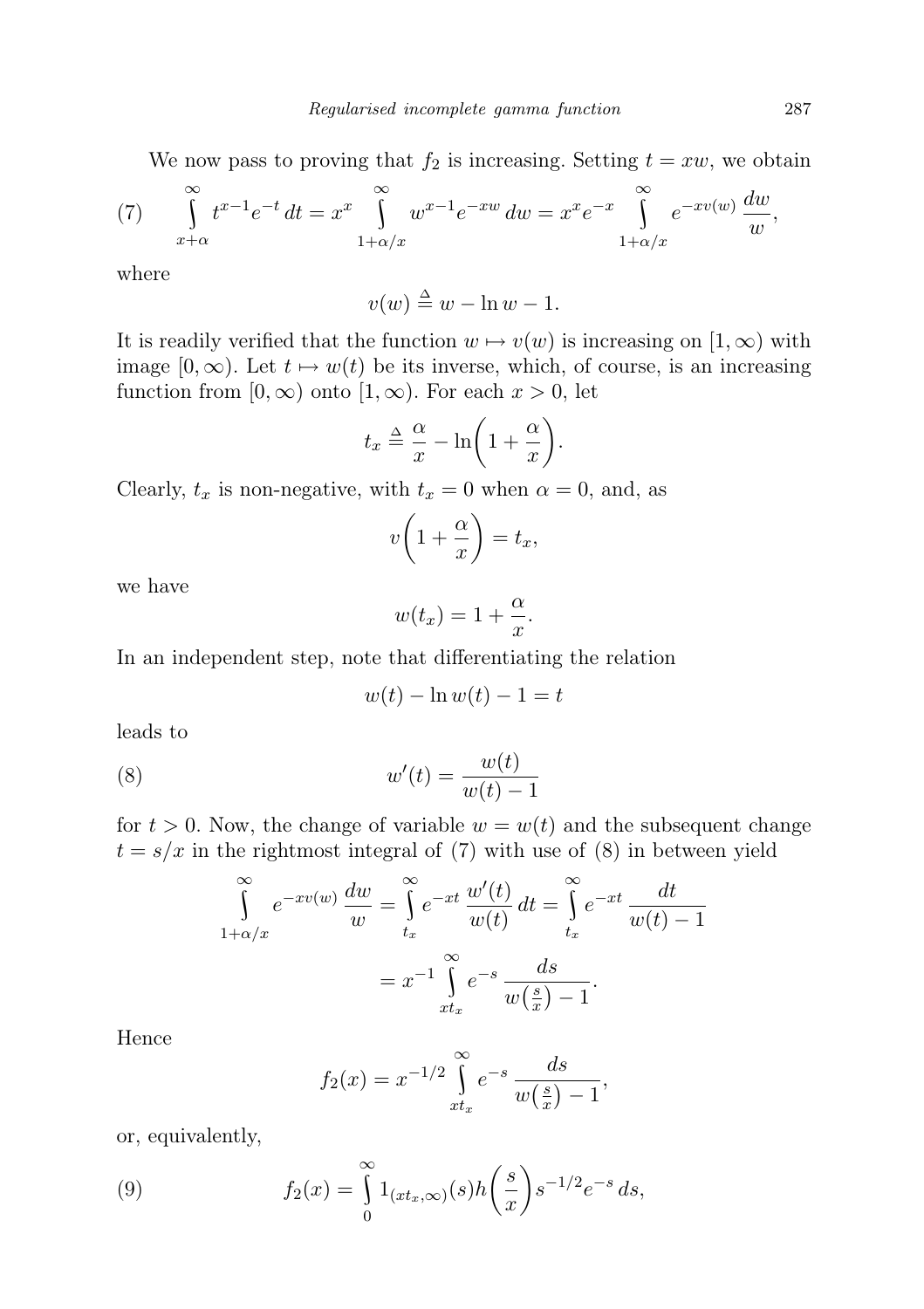288 W. Chojnacki

where  $1<sub>E</sub>$  denotes the characteristic function of the set E and

(10) 
$$
h(t) \stackrel{\Delta}{=} \frac{t^{1/2}}{w(t) - 1} \quad (t > 0).
$$

We shall next show that

- (i) the function h is decreasing on  $(0, \infty)$ ;
- (ii) the function  $x \mapsto xt_x$  is non-increasing on  $(0, \infty)$ .

This will imply that, for each  $s > 0$ , the function  $x \mapsto h(s/x)$  is increasing on  $(0, \infty)$  and the function  $x \mapsto 1_{(xt_x,\infty)}(s)$  is non-decreasing on  $(0, \infty)$ . The increasing monotonicity of  $f_2$  will then follow on account of  $(9)$ .

To prove (i), it suffices to show that the function

$$
h_1(t) \stackrel{\Delta}{=} h^{-2}(t) = \frac{(w(t) - 1)^2}{t} \quad (t > 0)
$$

is increasing. To this end, define

$$
h_2(t) \triangleq \frac{1}{2} (w(t) - 1)^2 - tw(t) \quad (t \ge 0).
$$

In view of (8),

$$
h_2'(t) = (w - 1)w' - w - tw' = -tw' = -\frac{tw}{w - 1} < 0,
$$

so  $h_2$  is decreasing. Since  $h_2(0) = 0$ , it follows that  $h_2(t) < 0$  for each  $t > 0$ . The latter result can be reformulated as

(11) 
$$
2 - \frac{(w-1)^2}{tw} > 0
$$

for each  $t > 0$ . Now, in view of  $(8)$ ,

$$
h'_1(t) = \frac{2(w-1)w'}{t} - \frac{(w-1)^2}{t^2} = \frac{2w}{t} - \frac{(w-1)^2}{t^2}
$$

$$
= \frac{w}{t} \left[ 2 - \frac{(w-1)^2}{tw} \right].
$$

This together with (11) yields  $h'_1(t) > 0$  for each  $t > 0$ , showing that  $h_1$  is increasing.

To establish (ii), note that the derivative of  $x \mapsto xt_x$  at  $x > 0$  is equal to

(12) 
$$
\frac{\alpha}{x+\alpha} - \ln\left(1+\frac{\alpha}{x}\right).
$$

By the mean-value theorem,

$$
\ln\left(1+\frac{\alpha}{x}\right) = \ln(x+\alpha) - \ln x = \frac{\alpha}{\xi}
$$

for some  $\xi$  with  $x \leq \xi \leq x + \alpha$ . It is now obvious that expression (12) is non-positive, yielding the desired result.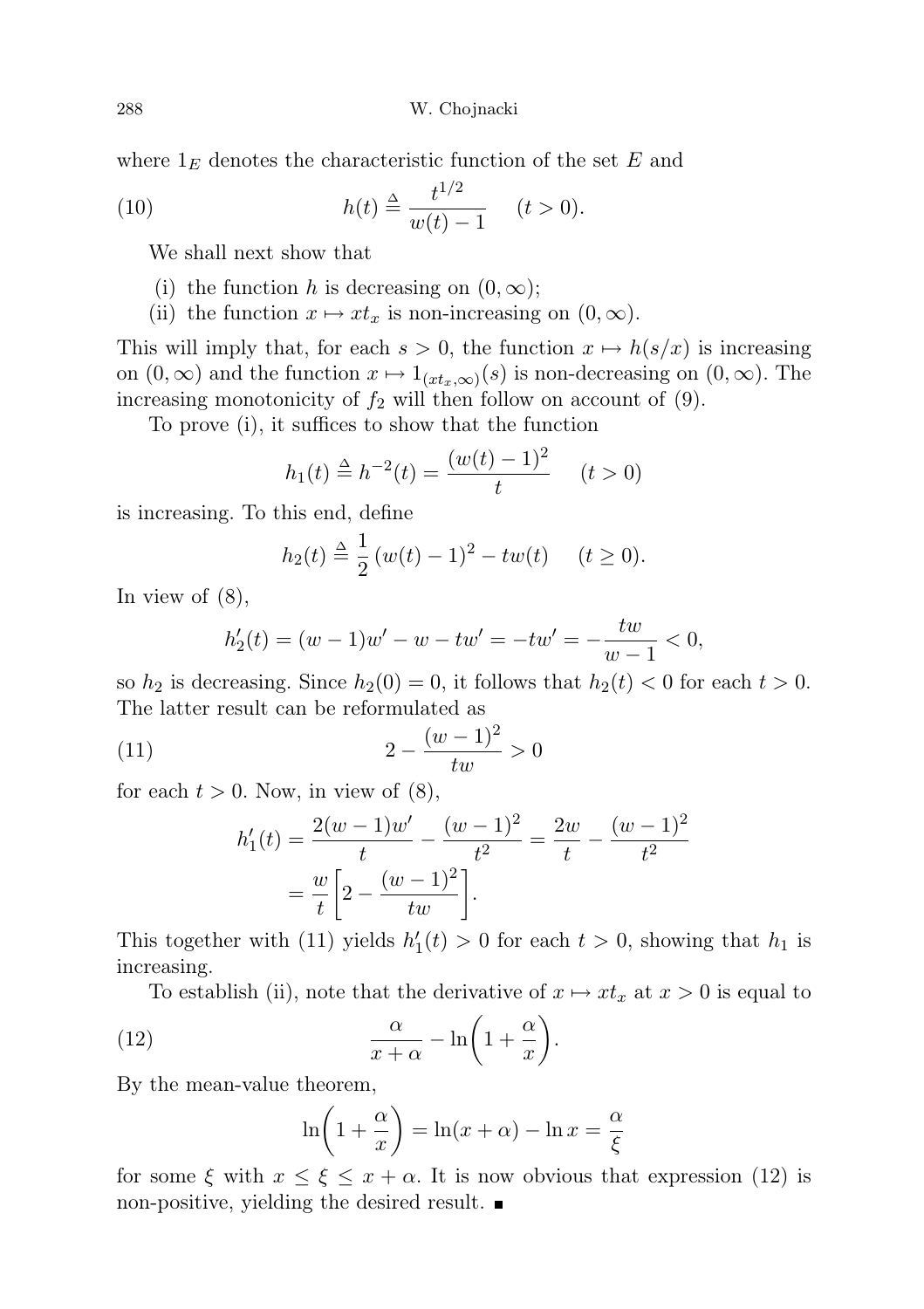## 3. Limit result. We now prove the following.

THEOREM 2. For each  $\alpha \geq 0$ ,  $\lim_{x\to\infty} P(x, x + \alpha) = 1/2$ .

Proof. Continuing with the notation from the proof of Theorem 1, we first calculate separately  $\lim_{x\to\infty} f_1(x)$  and  $\lim_{x\to\infty} f_2(x)$ .

Using (6) and the fact that the integrand in (6) tends decreasingly to zero as x increases to infinity, we infer from Levi's monotone convergence theorem that

$$
\lim_{x \to \infty} \ln f_1(x) = -\frac{1}{2} \ln(2\pi),
$$

whence

(13) 
$$
\lim_{x \to \infty} f_1(x) = \frac{1}{\sqrt{2\pi}}.
$$

This latter result can also be deduced from the well-known asymptotic expansion for the logarithm of the gamma function (see e.g. [9, p. 62]).

To determine the other limit, first note that

$$
\lim_{x \to \infty} x t_x = \alpha - \lim_{x \to \infty} x \ln \left( 1 + \frac{\alpha}{x} \right) = 0.
$$

As the function  $x \mapsto xt_x$  is non-increasing on  $(0, \infty)$ , we see that, for each  $s > 0, 1_{(xt_x,\infty)}(s)$  non-decreasingly tends to 1 as x increases to infinity. Next, note that by de l'Hôpital's rule and (8),

$$
\lim_{t \to 0} \frac{(w(t) - 1)^2}{t} = \lim_{t \to 0} 2(w(t) - 1)w'(t) = \lim_{t \to 0} 2w(t) = 2.
$$

As h (defined in (10)) is decreasing on  $(0, \infty)$ , we deduce that, for each  $s > 0$ ,  $x \mapsto h(s/x)$  increasingly tends to  $2^{-1/2}$  as x increases to infinity. Thus, for each  $s > 0$ , the integrand in (9) non-decreasingly tends to  $2^{-1/2}s^{-1/2}e^{-s}$  as x increases to infinity. An application of Levi's monotone convergence theorem now reveals that

$$
\lim_{x \to \infty} f_2(x) = 2^{-1/2} \int_0^\infty s^{-1/2} e^{-s} ds,
$$

which jointly with

$$
\int_{0}^{\infty} s^{-1/2} e^{-s} ds = 2 \int_{0}^{\infty} e^{-u^2} du = \sqrt{\pi}
$$

yields

$$
\lim_{x \to \infty} f_2(x) = \sqrt{\frac{\pi}{2}}.
$$

Finally, the last equality together with (13) leads to

$$
\lim_{x \to \infty} P(x, x + \alpha) = 1 - \lim_{x \to \infty} Q(x, x + \alpha) = 1 - \lim_{x \to \infty} f_1(x) f_2(x) = \frac{1}{2},
$$
 establishing the theorem.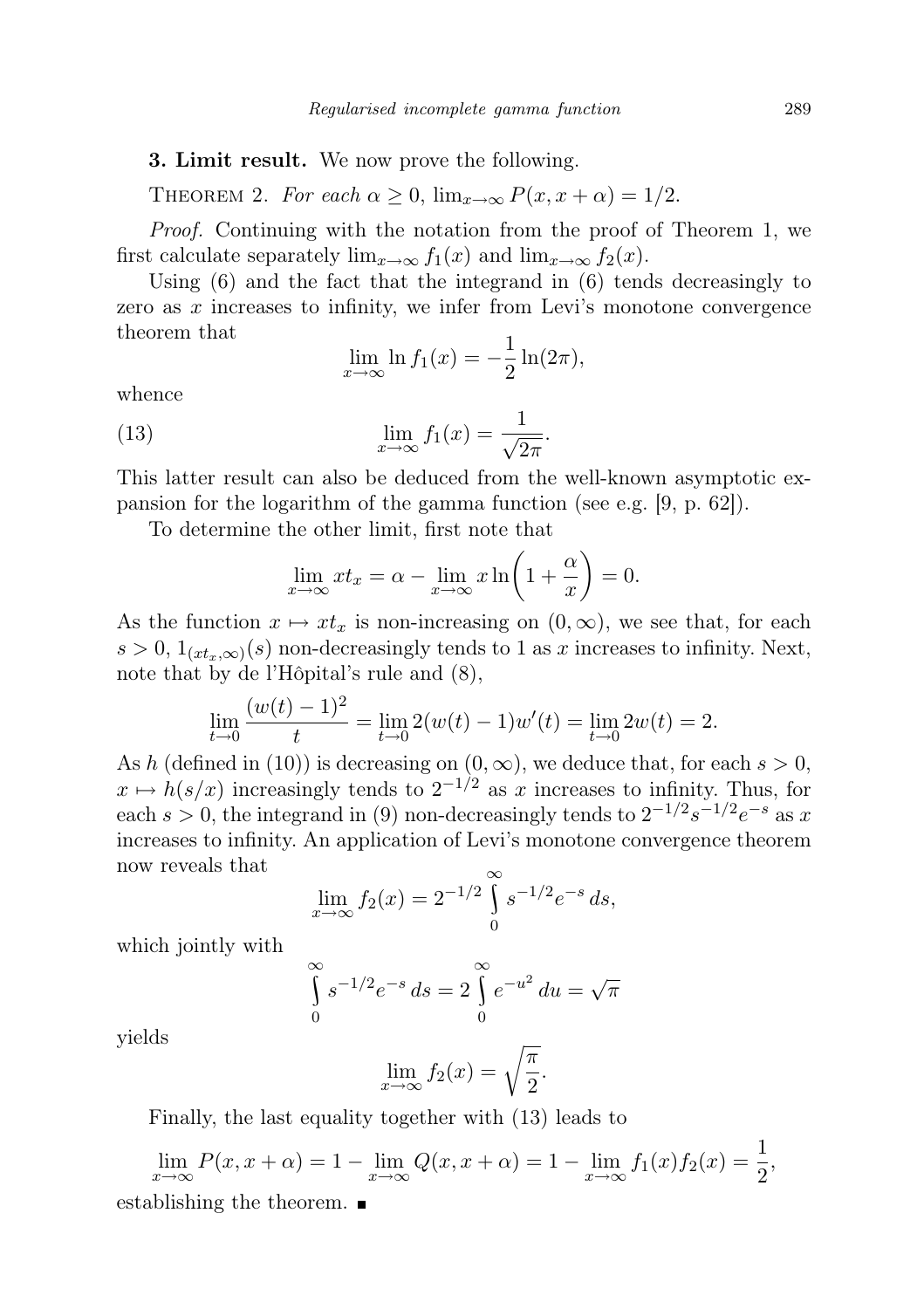4. Related work. We conclude with a few comments about related results reported in the literature.

Van der Vaart [11] established that for each  $x > 0$  the sequence  $\{P(x+n, \cdot)\}$  $(x+n)\}_{n=1}^{\infty}$  decreases and has limit 1/2. Inequality (3) is one consequence of this result. Another, based on (2), is that the sequence  $\{P(S_{2n+m}^{\prime 2} \leq \sigma^2)\}_{n=1}^{\infty}$ decreases when  $m = 0$  and  $m = 1$ ; the objects involved here are the same as in the Introduction. Note that van der Vaart's result is insufficient to infer that the sequence  $\{P(S_n^2 \leq \sigma^2)\}_{n=1}^{\infty}$  decreases. However, as was already alluded to earlier, this latter result follows immediately from our Theorem 1.

Vietoris [12] proved that the sequence  $\{P(n,n)\}_{n=1}^{\infty}$  decreases and the sequence  $\{P(n, n-1)\}_{n=1}^{\infty}$  increases, with  $1/2$  being the common limit of both sequences.

Van de Lune [10] and, independently, Temme [8] proved that the function  $x \mapsto P(x, x - 1)$  increases to  $1/2$  on  $[1, \infty)$ .

Merkle [6] asserted that the function  $x \mapsto P(x, x)$  is decreasing on  $(0, \infty)$ , but his argument to validate the statement is incorrect. Merkle represents  $P(x, x)$  as  $P(x, x) = p_1(x)p_2(x)$ , where  $p_1(x) \triangleq x^{x-1}e^{-x}/\Gamma(x)$  and  $p_2(x) \triangleq$  $\gamma(x,x)x^{1-x}e^x$ , and claims that both  $p_1$  and  $p_2$  are decreasing. But while the first function is decreasing [4], the second is not. Figure 1 illustrates the



Fig. 1. Contrasting behaviours of  $p_1$  and  $p_2$ : (a) graph of  $p_1$ ; (b) graph of  $p_2$ .

```
x = 1inspace(0,10); \frac{8}{100} equally
                                         spaced values
                                        % between 0 and 10
y = x.^(x-1).*exp(-x)./qamma(x); % definition of p_1z = qammainc(x,x)./y; \frac{1}{2} & definition of p_2plot(x,y); xlabel('x'); ylabel('p_1(x)'); \frac{2}{3} graph of p_1plot(x,z); xlabel('x'); ylabel('p_2(x)'); % graph of p_2
```
Fig. 2. Basic MATLAB code to generate graphs of  $p_1$  and  $p_2$ .